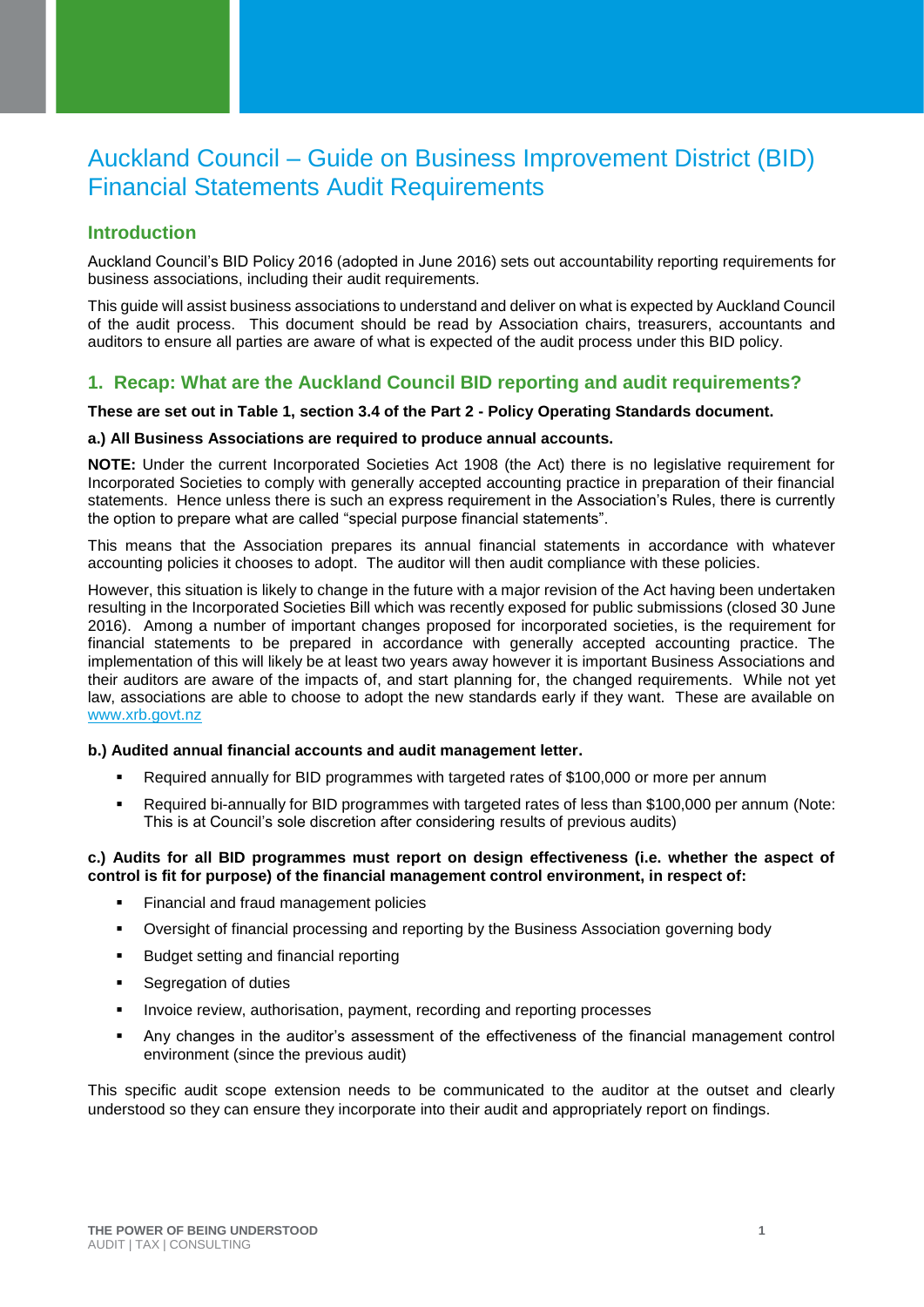

# **2. Who can be the auditor and how should the Business Association appoint them?**

#### **a.) All audits must be undertaken by a "qualified" auditor.**

The increasing complexity of auditing standards that auditors must follow and a desire to increase confidence in the audit function led to the introduction of a Rule by the NZ Institute of Chartered Accountants (NZICA) that all statutory assurance engagements need to be conducted by an auditor who holds a "Qualified auditor" designation, issued by NZICA. You can check if an auditor you wish to appoint is appropriately qualified as they will be on the register on the NZICA website (you can search the qualified auditor register on [www.nzica.com\)](www.nzica.com).

#### **b.) The appointed auditor must not trade within the BID programme boundary and must not be a member or associate member of the business association.**

In the process of appointing an auditor the Business Association must firstly ensure the incumbent or any prospective auditors meet the above requirements.

Beyond that, the Association should look for an auditor who can demonstrate relevant audit experience and also a commitment to giving useful insights to the governing body on its financial management control environment (particularly in relation to the requirement to report on the factors as outlined in 1c.) on the previous page).

While audit costs need to be competitive. Associations should be wary of just selecting the cheapest option, as this may not provide the best value for money.

### **3. What is an audit?**

An audit is an independent assurance professional conducting work so as to form an opinion on whether an entity's financial statements are fairly presented, in accordance with the applicable rules.

The auditor will also gain a good understanding of an organisation and how it is run, and therefore be in a position to use their experience to provide independent insights or recommendations for improvement.

The auditor is bound to follow a comprehensive and detailed set of auditing standards which are set by the Government's standard setter, the External Reporting Board. They will undertake a range of procedures to enable them to ensure that all the activities of your organisation have been accurately captured and recorded in your financial statements. These procedures will include:

- Discussions with management and the governing body about your organisation's results, financial position, systems and controls
- **Review of minutes and other key reports**
- Documentation of the controls within key transaction cycles such as income, purchases and payroll
- Sample testing of transactions throughout the year and verification of year end balances
- Confirming transactions or balances with third parties where applicable
- Reviewing and challenging any key areas of estimates or judgements applied
- Ensuring financial statement disclosure in accordance with the relevant reporting standards

As it is not cost-effective for auditors to test every transaction that has occurred during the year, a key concept used by auditors is "materiality". That is, the level of error or omission that is significant enough so as to affect users' decision-making based on their review of the financial statements. For example, a \$100 error in recorded revenue in most cases would be unlikely to be "material" to a user, whereas a \$100,000 error is most likely to be considered very material.

This concept of materiality is used by the auditor to determine the extent of testing (e.g. the number of samples to test) required for the different elements of your financial statements.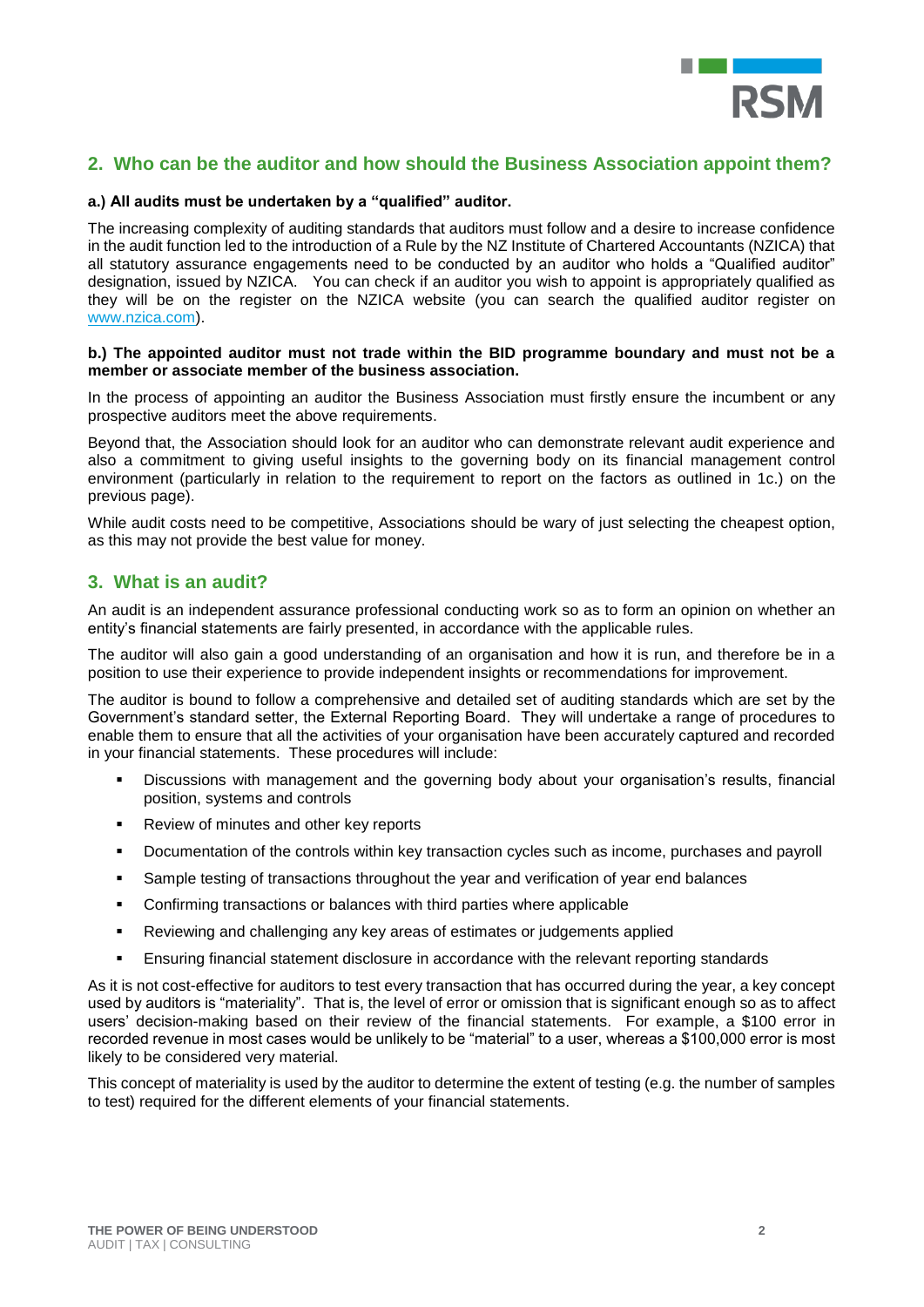

# **What an audit is not?**

- A fraud examination: while auditors assess the organisation's fraud prevention and detection policies and procedures at a general level when planning their approach, the primary aim is not about detecting fraud.
- A comprehensive "bill of health" as to the financial management of an organisation. The audit report is merely stating whether the financial statements are fairly presented. This may reflect anything from very successful to very poor financial results and hence the audit report is not a comment on the quality of financial management or decision-making, or indeed the financial result.
- A guarantee of the entity's future viability (although the Association's continued use of the going concern assumption in preparing their financial statements is a key consideration as discussed in section 5 below).
- Confirmation that all the controls within the organisation have operated 100% effectively throughout the period.

### **4. What are the outputs of an audit and how do Business Associations use them?**

### **a) The primary output of an audit is the audit report.**

The audit report is written in a standardised format, in accordance with auditing standards that all auditors must follow. The report culminates in the auditor expressing their independent opinion as to whether the financial statements are fairly stated, in all material respects.

The audit report fulfils the auditor's obligation to provide assurance over the information they have audited, and then forms part of the annual financial statements that are provided to members and/or posted on any public register. Hence its value is in adding independent credibility to your financial statements.

It is the governing body's responsibility to put in place adequate financial systems and controls to ensure accurate financial statements are prepared.

### **b) The secondary output of an audit is the audit management letter**.

This is a letter from the auditor to the Association's governing body and management detailing any key findings and observations from their audit process. The style and content of the management letter will vary amongst auditors. However, its purpose is to communicate to the governing body the major findings from the audit and any observations of weaknesses in the entity's systems or controls, along with recommendations as to how these can be improved.

As such, the management letter represents an opportunity for the auditor to add value from their audit process. For the entity's governing body, it hopefully provides feedback on the quality of financial systems and controls in place and hence can feed into any assessment of how management is controlling this area. The governing body should ask for management to comment on the matters raised and whether or how any areas of weakness are intended to be addressed.

With reference to the scope of the audit requirements under the BID Policy, the auditor has been asked to comment on specific aspects of the financial management control environment as listed in 1c) above, and to update their assessment of these areas after each audit. Hence this should be a key part of the management letter for the governing body to consider carefully and constantly monitor progress on, or challenge management should there be a lack of progress or even deterioration in these areas.

### **5. What are "qualified" or "modified" audit reports and what do some common qualifications mean?**

A "clean" audit report is one that is unmodified, or "unqualified". In this case, the auditor having completed their work, expresses a positive statement that in their opinion the financial statements are, in all material respects, fairly presented (i.e. without any qualification to that statement). This may be achieved even though the auditor finds weaknesses in an entity's internal control environment or financial reporting – which will be reported through the management letter.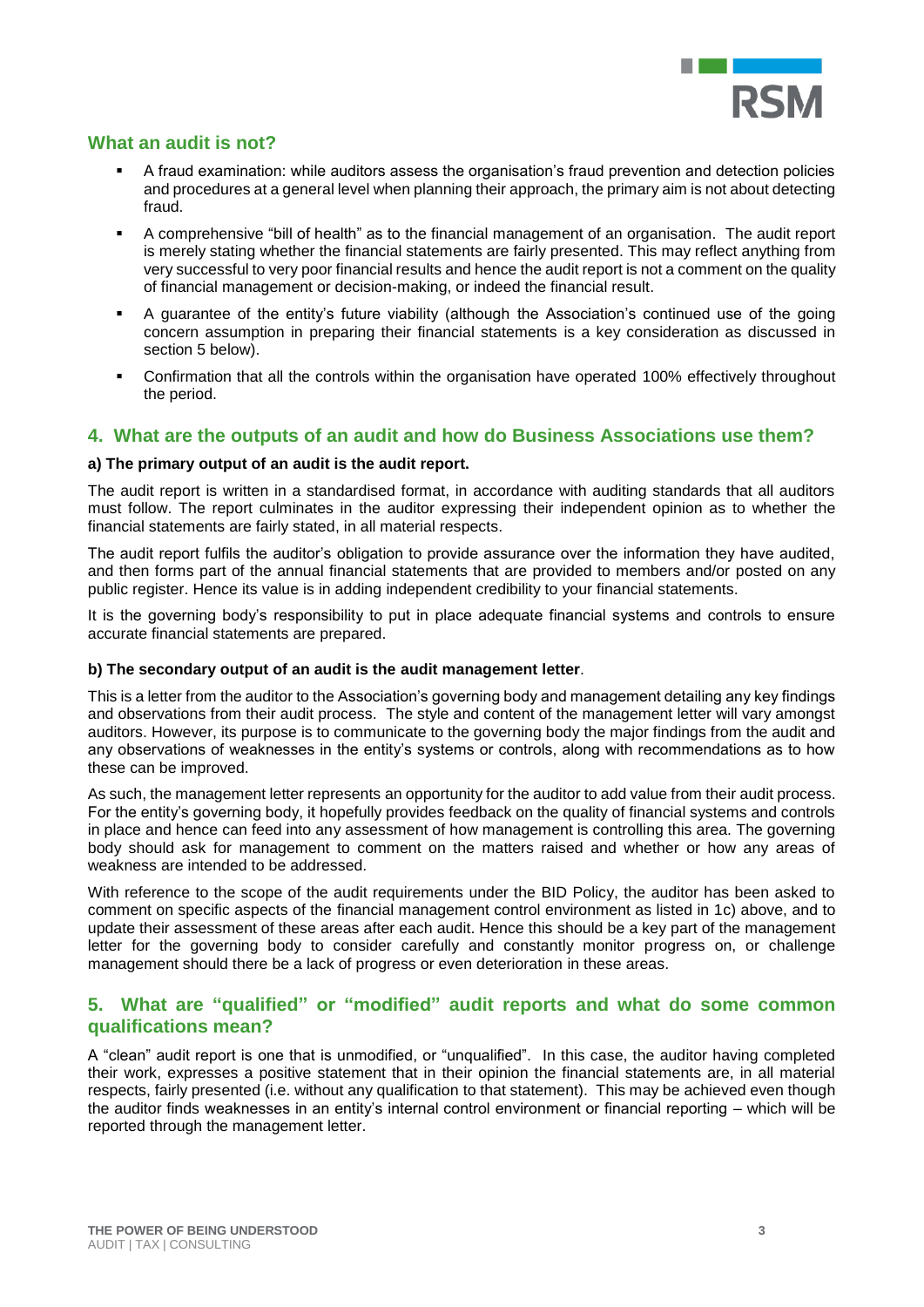

# **Audit Qualifications**

The auditor may not be able to gain sufficient evidence to support an unqualified opinion, or indeed may disagree with the treatment of certain items in the financial statements. In this case they may be required, in accordance with the auditing standards, to issue a "qualified" audit opinion. Typically, this will state that, in their opinion, the financial statements are, in all material respects, fairly presented "except for" the effects of the matter upon which the auditor is qualifying their opinion.

For example, the recoverability of an old debt may be in question whereby in the auditor's judgement, after examining the evidence, it should be written off. If this item is material, then the auditor must issue a qualified opinion, in respect of this matter, unless the Association is willing to amend the financial statements to write off the debt.

In matters of disagreement with the auditor over the recording of a financial statement item, it is usually advisable to amend the financial statements accordingly so as the auditor does not need to qualify the audit report. Albeit the auditor should be able to provide technical support for their view.

Another form of qualification results not from a disagreement, but from some form of limitation of scope - that is, the auditor is unable to gain sufficient information to form an opinion over an aspect of the financial statements.

A common example in not-for-profit entities is where the entity has large cash revenue streams that may have limited controls over them prior to the monies being recorded in the entity's records (e.g. cash donations or collections). The problem here is that there may be no practical procedures the auditor can perform to be reasonably sure that the income reported is complete. Hence the audit report will be qualified in this respect, by describing the specific limitation of scope.

In such cases, there is sometimes little the organisation can do to mitigate this situation and hence the qualification may need to be accepted.

A further common type of modified, but not qualified, audit report results in an "emphasis of matter" paragraph. In this case the auditor is indicating that they agree that the financial statements are fairly presented, however that there is a key disclosure in the financial statements that is particularly important for the reader to understand.

A common example of this relates to the issue of use of the "going concern" assumption. The auditor has to be satisfied that it is appropriate that the financial statements be prepared using the going concern assumption - that is, that the organisation will be able to continue operating for at least 12 months after the audit report is signed. For some organisations, this is only the case if their funders (whether they be banks, donors, councils or related entities) continue with their funding, as the organisation does not generate sufficient cash flows from its operations.

In this case, a note to the financial statements should explain the factors upon which the going concern assumption is dependent. Without qualifying the opinion, the auditor will then refer to this note in the audit report as an "emphasis of matter", to highlight the importance of this note to the reader. In this case, the emphasis of matter paragraph may not be a matter that the governing body can have control over, or should necessarily be concerned about.

The important overriding message for the governing body about an auditor wishing to qualify an audit report is to clearly understand the reasons for the qualification, the impact this has on the reader and whether there is anything that can be done to satisfy the auditor that the qualification can be removed. In a few cases, and depending on the nature of a qualification, a qualified audit report may cause current or potential funders to review their support of an organisation.

The auditor should communicate a proposed qualification in advance of issuing the audit report, and hence the governing body should take the opportunity to discuss this with the auditor.